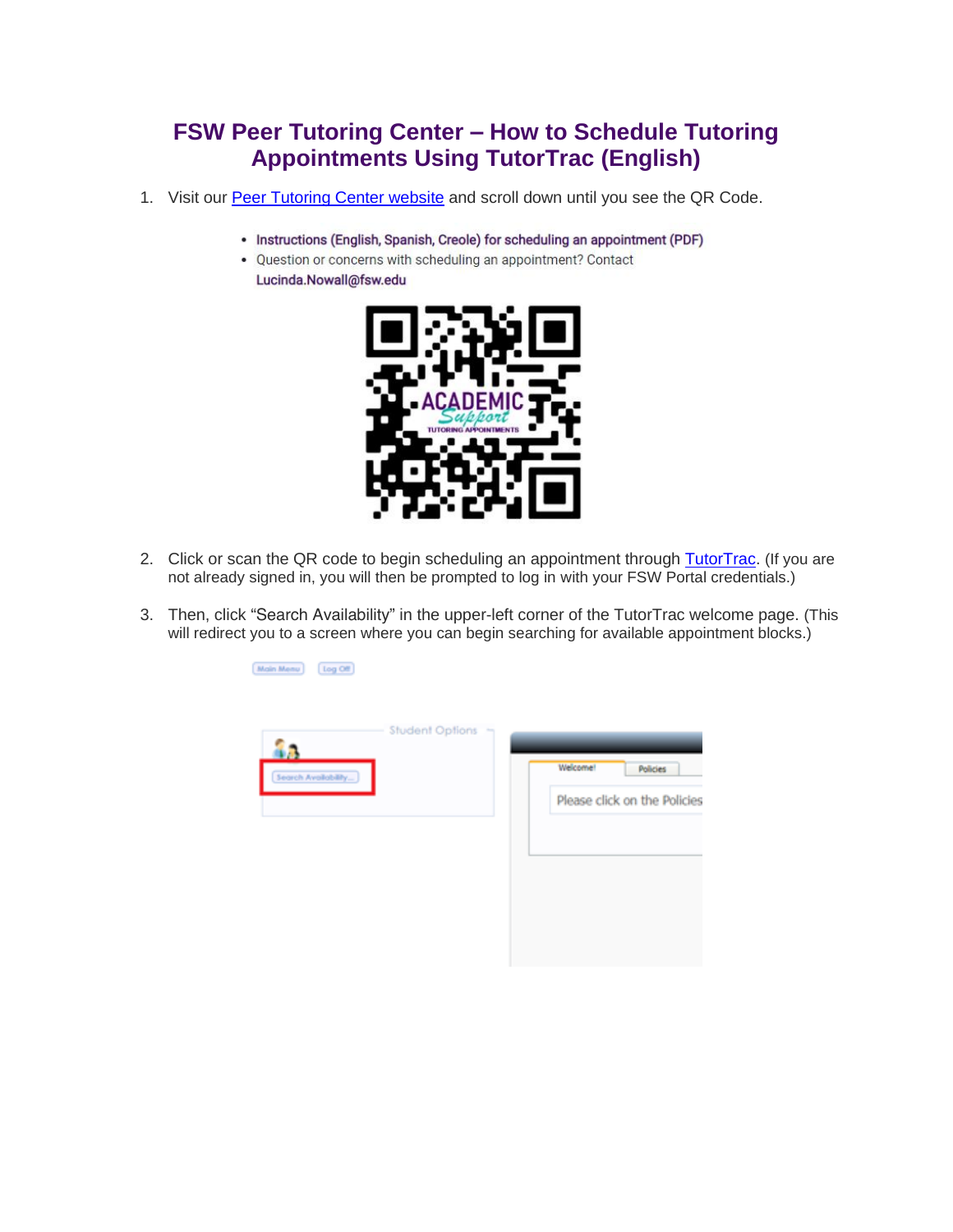4. From the "Center" drop-down menu, choose "Peer Tutoring Appointment Center."



5. Under the "Section" drop-down menu, choose the course you would like to receive tutoring in.

| Center:<br>Peer Tutoring Appointment Center ∨                                                                                                                                 |  |
|-------------------------------------------------------------------------------------------------------------------------------------------------------------------------------|--|
| Please select below your course and the location where you can meet<br>your tutor. Note that you can connect remotely with any tutor, even if they<br>are not at your campus. |  |
| Section:                                                                                                                                                                      |  |
| <b>CHOICE REQUIRED</b>                                                                                                                                                        |  |
| Sections:                                                                                                                                                                     |  |
| AMH 2010 14215 10B HISTORY OF THE US<br>202210<br>TO 1877                                                                                                                     |  |
|                                                                                                                                                                               |  |
|                                                                                                                                                                               |  |
|                                                                                                                                                                               |  |
|                                                                                                                                                                               |  |

6. Next, choose the "Location."

| Location:<br><b>CHOICE REQUIRED</b>                                                       |         |
|-------------------------------------------------------------------------------------------|---------|
| Lee Q-222 or Remote<br>Collier J-204 or Remote<br>Charlotte B-101 or Remot<br>Remote Only |         |
|                                                                                           | 4111111 |

*Note: If you are not seeing any available appointments after conducting your search, try choosing a different location. All location options will allow you to work remotely via Zoom with a tutor.*

For instance, let's say you are a student on the Lee Campus and would like to schedule a Zoom appointment. You are not limited to choosing either "Lee Q-222 or Remote" or "Remote Only." You can actually choose the other options for a Zoom appointment as well – "Collier J-204 or Remote" or "Charlotte B-101 or Remote." *That's because even tutors who are working from the Collier or Charlotte campuses can work with you via Zoom.*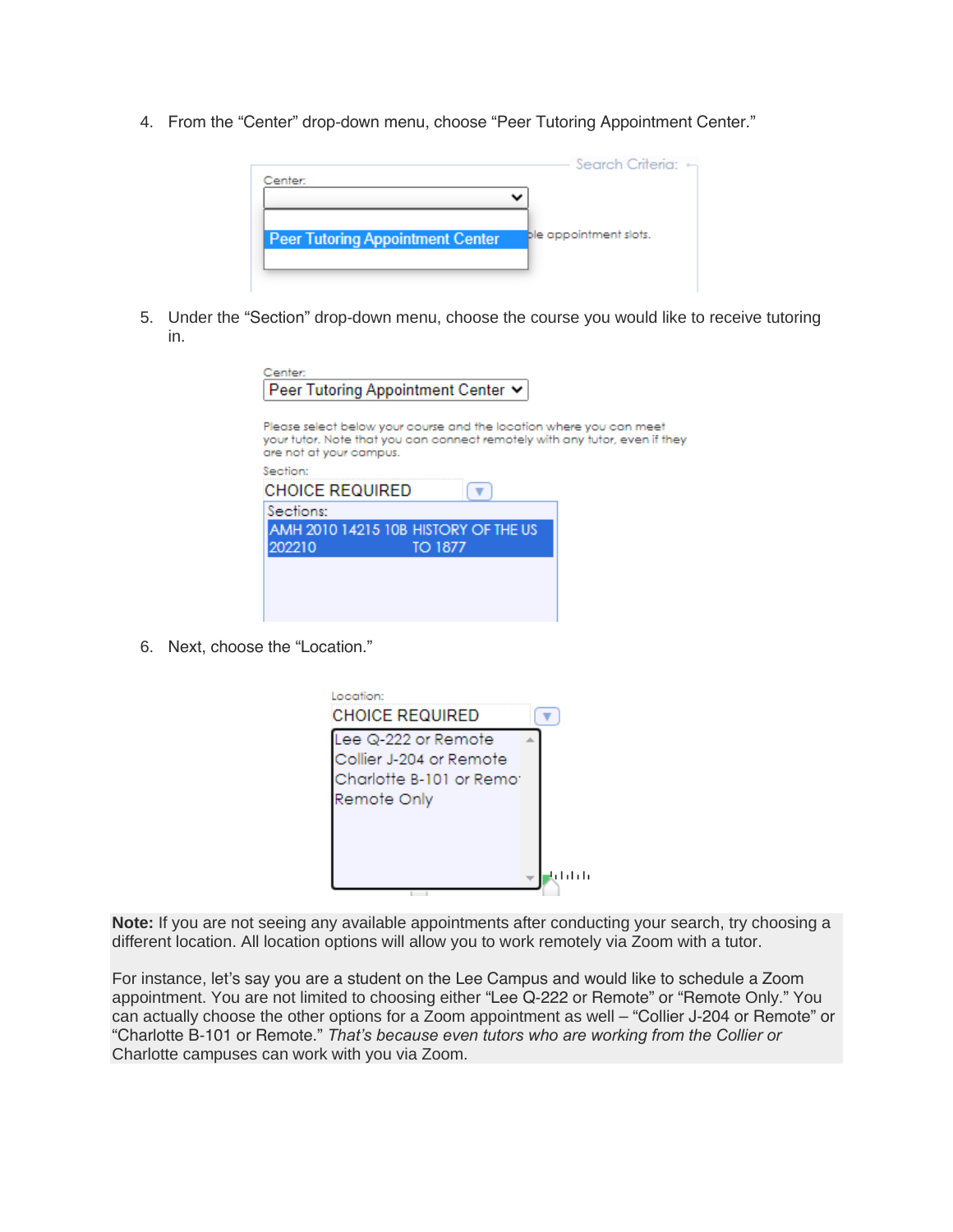7. Choose the range of dates and times that you'd be available for an appointment.

| Location:<br>Collier J-204 or Remote                                    |
|-------------------------------------------------------------------------|
| From:<br>11/17/2021                                                     |
| To:<br>12/01/2021                                                       |
| Time:<br>8:00a to 8:00p<br>والماما وإسلامها<br>وإنزار التلبانا بالتلبان |
| Days:<br><b>MON TUE WED THU FRI SAT SUN</b><br>$All    None    M-F$     |
| Search                                                                  |

*Note: If you're not seeing any available appointments within your preferred timeframe after your initial search, consider expanding the range of dates and times to see all possible appointment blocks and make necessary arrangements.*

Student cannot book an appointment more than seven day in advance, and appointments must be scheduled with more than two hours' notice.

8. Finally, choose the specific days you are available to meet with your tutor, and then click "Search." (*You'll then see all available appointments during the dates, times, and days you limited your search to.)*

| Key: drop in 1<br>$1$ on $1$          |                                       |                                       | multi-person class or group move the mouse over an availability to view the location and other instructions.          |
|---------------------------------------|---------------------------------------|---------------------------------------|-----------------------------------------------------------------------------------------------------------------------|
|                                       |                                       |                                       | <b>Avgilgble Time Slots:</b>                                                                                          |
| Thu<br>11/18/2021                     | Mon<br>11/22/2021                     | Tue<br>11/23/2021                     | Wed<br>11/24/2021                                                                                                     |
|                                       |                                       |                                       | You may not book sooner than 7 days prior to the appointment, and no later than 02:00 hours prior to the appointment. |
| <b>Nicolas</b><br>10:00 AM - 10:50 AM | <b>Nicolas</b><br>10:00 AM - 10:50 AM | <b>Nicolas</b><br>10:00 AM - 10:50 AM | <b>Nicolas</b><br>10:00 AM - 10:50 AM<br>11:00 AM - 11:50 AM                                                          |
|                                       |                                       |                                       |                                                                                                                       |
|                                       |                                       |                                       |                                                                                                                       |
|                                       |                                       |                                       |                                                                                                                       |
|                                       |                                       |                                       |                                                                                                                       |

9. Click on the time you would like to schedule.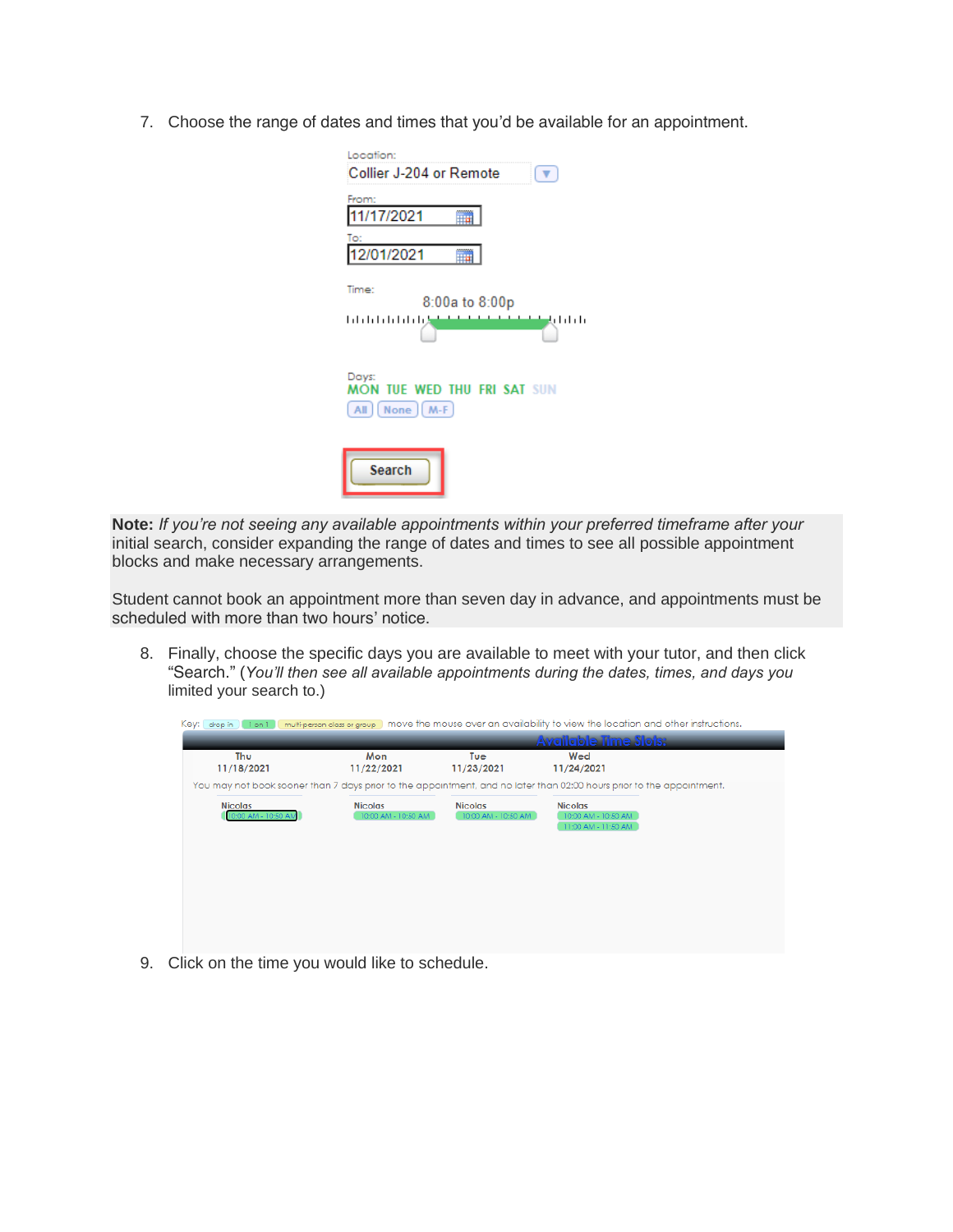10. A window will appear with your "Appointment Entry" information. (You can include a note for your tutor if you would like.) Click the Save button to schedule and confirm your appointment.

|    | <b>Appointments Entry</b><br>Student: Edisontest AAAA<br><b>Staff: Nicolas</b><br>000016900                                                                                                              |  |
|----|----------------------------------------------------------------------------------------------------------------------------------------------------------------------------------------------------------|--|
|    | <b>Appointment Info</b>                                                                                                                                                                                  |  |
|    | Please enter a brief message about what you would like to cover during the session into the notes field.<br>Center: Peer Tutoring Appointment Center v<br>Location:<br>Subject: MAT 1033 14744 213 20221 |  |
|    | Time: 10:00 AM<br>To: 10:50 AM<br>Date: 11/23/2021                                                                                                                                                       |  |
|    | Recurring Appt Type: None                                                                                                                                                                                |  |
| ЭU | Notes:                                                                                                                                                                                                   |  |
|    | Created 00/00/00 at 00:00:00 by<br>Modified 00/00/00 at 00:00:00 by                                                                                                                                      |  |
|    | <b>Save</b>                                                                                                                                                                                              |  |
|    |                                                                                                                                                                                                          |  |
|    |                                                                                                                                                                                                          |  |
|    |                                                                                                                                                                                                          |  |

Now you have successfully scheduled an appointment through TutorTrac! You can see your upcoming appointments when you sign in through **TutorTrac**. Remember, you can reach TutorTrac by clicking the QR code on the [Peer Tutoring Center website.](https://www.fsw.edu/academicsupport/peertutoring)

To meet with your tutor via Zoom, sign in through **[TutorTrac](https://fsw.go-redrock.com/)** at the scheduled time of your appointment and click on the link that will appear 10 minutes before the scheduled appointment. This link will take you directly to your tutor's Zoom meeting room.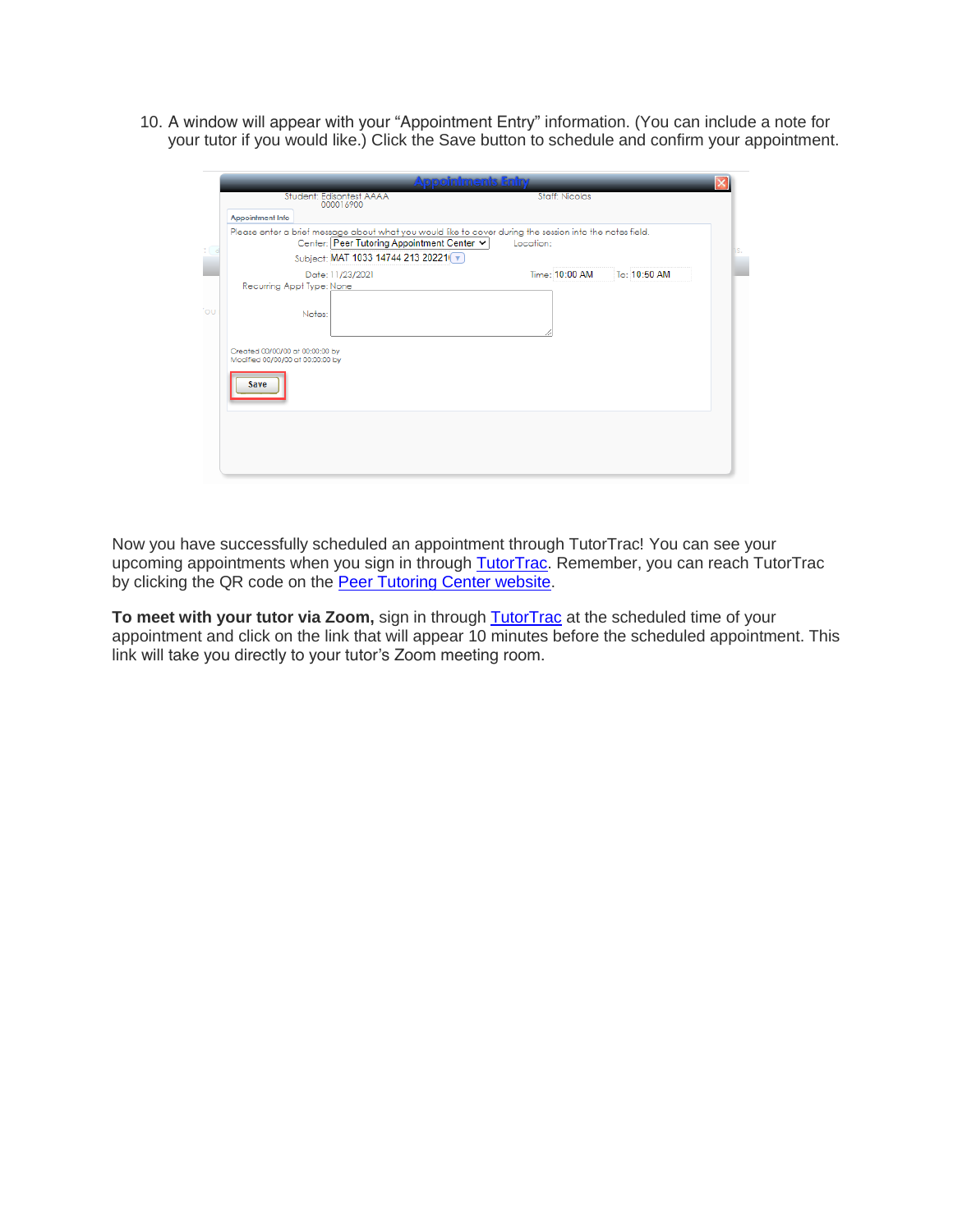## **FSW Centro de Tutoría Entre Pares – Como Crear Citas de Tutoría usando TutorTrac (Español)**

- 1. Visite nuestro [Peer Tutoring Center website](https://www.fsw.edu/academicsupport/peertutoring) y baje hasta que vea el código de QR.
	- Instructions (English, Spanish, Creole) for scheduling an appointment (PDF)
	- Question or concerns with scheduling an appointment? Contact Lucinda.Nowall@fsw.edu



- 2. Presione o escanee el código de QR para comenzar a crear una cita a través de [TutorTrac.](https://fsw.go-redrock.com/) *(Si aún no ha iniciado sesión, se le pedirá que inicie sesión con sus credenciales del Portal de FSW).*
- 3. Después, haga clic en "Search Availability" en la esquina superior izquierda de la página de bienvenida de TutorTrac. *(Esto lo redirigirá a una pantalla donde puede comenzar a buscar bloques de citas disponibles).*

| Log Off<br>Main Menu      |                        |                             |
|---------------------------|------------------------|-----------------------------|
|                           | <b>Student Options</b> |                             |
| 88<br>Search Availability |                        | Welcome!<br><b>Policies</b> |
|                           |                        | Please click on the Policie |
|                           |                        |                             |
|                           |                        |                             |
|                           |                        |                             |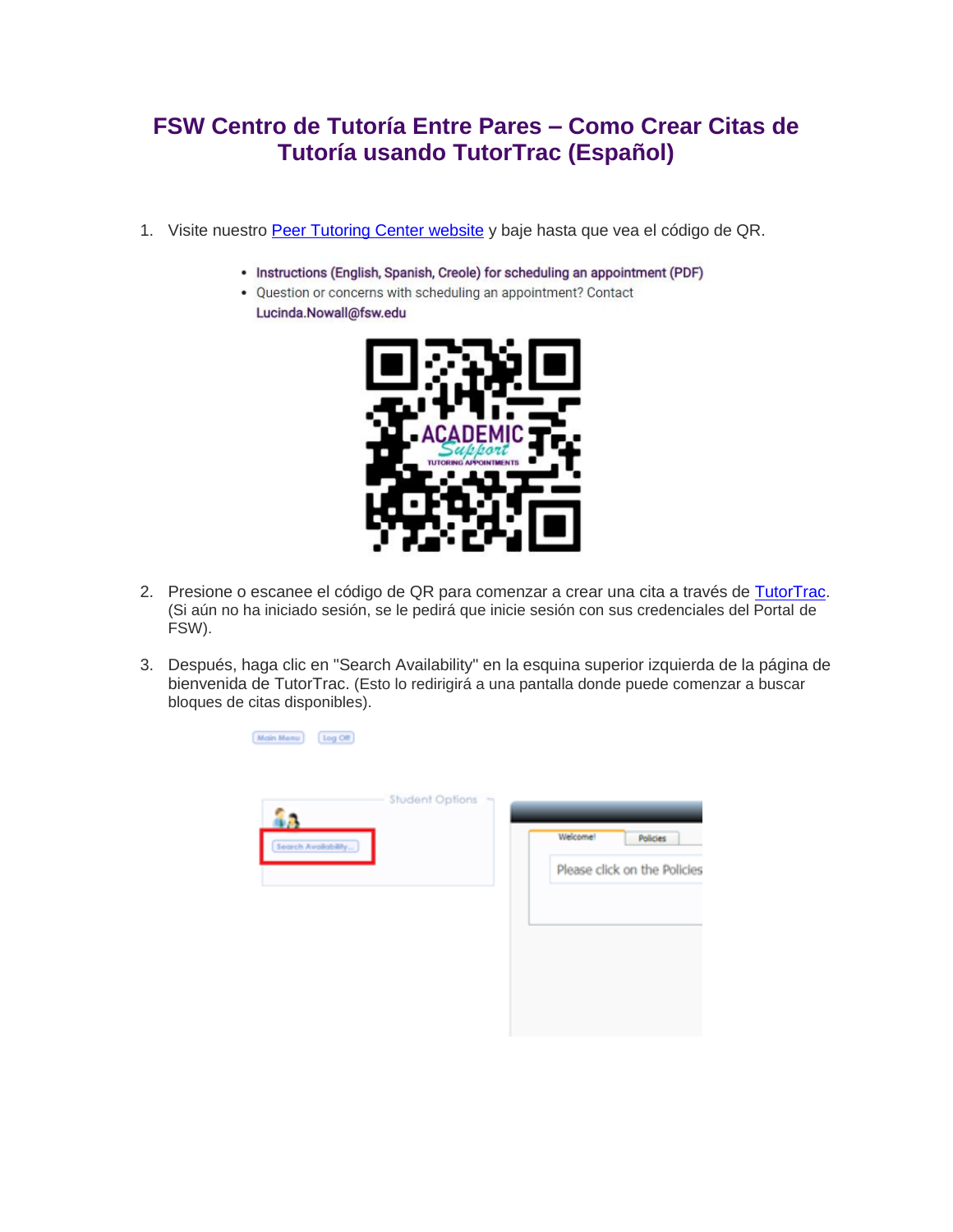4. Desde el menú principal "Center", elija "Peer Tutoring Appointment Center."



5. Bajo la opción "Section", elija el curso en el que le gustaría recibir tutoría.

| Center:                                                                                                                                                                       |  |
|-------------------------------------------------------------------------------------------------------------------------------------------------------------------------------|--|
| Peer Tutoring Appointment Center ↓                                                                                                                                            |  |
|                                                                                                                                                                               |  |
| Please select below your course and the location where you can meet<br>your tutor. Note that you can connect remotely with any tutor, even if they<br>are not at your campus. |  |
| Section:                                                                                                                                                                      |  |
| <b>CHOICE REQUIRED</b>                                                                                                                                                        |  |
| Sections:                                                                                                                                                                     |  |
| AMH 2010 14215 10B HISTORY OF THE US                                                                                                                                          |  |
| 202210<br>TO 1877                                                                                                                                                             |  |
|                                                                                                                                                                               |  |
|                                                                                                                                                                               |  |
|                                                                                                                                                                               |  |
|                                                                                                                                                                               |  |

6. Luego, elija la ubicación en "Location."

| Location:<br><b>CHOICE REQUIRED</b>                                                       |  |
|-------------------------------------------------------------------------------------------|--|
| Lee Q-222 or Remote<br>Collier J-204 or Remote<br>Charlotte B-101 or Remo:<br>Remote Only |  |
|                                                                                           |  |

*Estar Atento: Si no ve ninguna cita disponible después de realizar su búsqueda, intente elegir una ubicación diferente. Todas las opciones de ubicación le permitirán trabajar de forma remota a través de Zoom con un tutor.*

Por ejemplo, supongamos que eres un estudiante en el Lee Campus y le gustaría programar una cita de Zoom. No está limitado a elegir "Lee Q-222 or Remote" o "Remote Only". También puede elegir las otras opciones para una cita de Zoom: "Collier J-204 or Remote" o "Charlotte B-101 or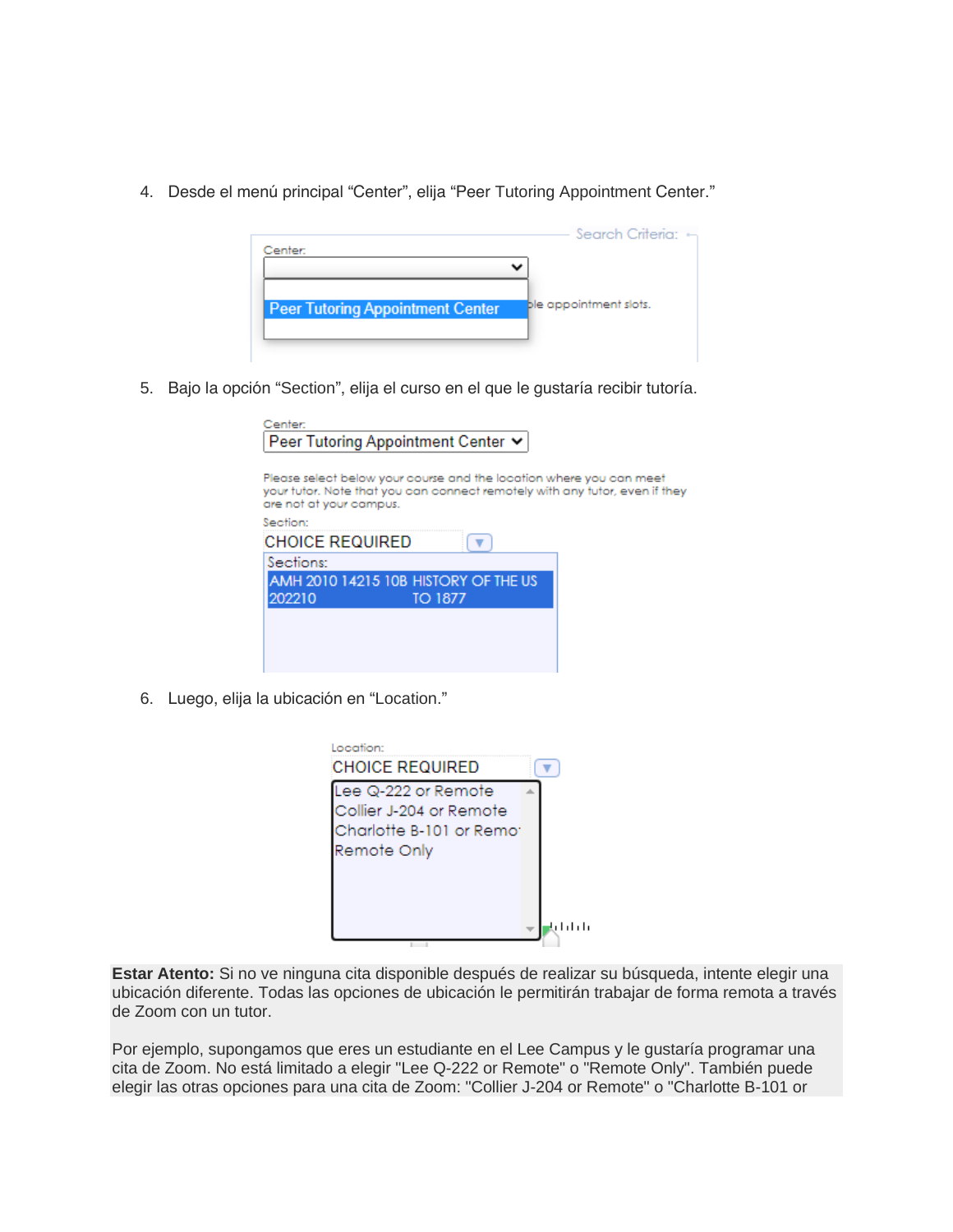Remote". *Esto se debe a que incluso los tutores que trabajan desde los campus de Collier o Charlotte pueden trabajar con usted a través de Zoom.*

7. Elija el rango de fechas y horas en que estaría disponible para una cita.

| Location:<br>Collier J-204 or Remote                                    |
|-------------------------------------------------------------------------|
| From:<br>11/17/2021                                                     |
| To:<br>12/01/2021                                                       |
| Time:<br>8:00a to 8:00p<br>والململ والمناطف<br>وإرزار ارزار ارزار ارزار |
| Days:<br>MON TUE WED THU FRI SAT SUN<br>All   None   M-F                |
| <b>Search</b>                                                           |

*Nota: Si no ve ninguna cita disponible dentro de su tiempo preferido después de su búsqueda inicial, considere ampliar el rango de fechas y horas para ver todos los tiempos de citas disponibles y agá los arreglos necesarios.*

Estudiantes no pueden reservar una cita con mas de siete días de anticipación. Y las citas deben programarse con mas de dos horas de aviso.

8. Finalmente, elija los días específicos en que esta disponible para reunirse con su tutor y luego haga clic en búsqueda "Search." (*A continuación, vera todas las citas disponibles durante las fechas, horas y días a los que limitó su búsqueda).*

| Key: drop in 1 on 1                   |                                       |                                       | multi-person class or group move the mouse over an availability to view the location and other instructions.          |  |
|---------------------------------------|---------------------------------------|---------------------------------------|-----------------------------------------------------------------------------------------------------------------------|--|
|                                       |                                       |                                       | <b>Available Time Slois:</b>                                                                                          |  |
| Thu<br>11/18/2021                     | Mon<br>11/22/2021                     | Tue<br>11/23/2021                     | Wed<br>11/24/2021                                                                                                     |  |
|                                       |                                       |                                       | You may not book sooner than 7 days prior to the appointment, and no later than 02:00 hours prior to the appointment. |  |
| <b>Nicolas</b><br>10:00 AM - 10:50 AI | <b>Nicolas</b><br>10:00 AM - 10:50 AM | <b>Nicolas</b><br>10:00 AM - 10:50 AM | <b>Nicolas</b><br>10:00 AM - 10:50 AM<br>11:00 AM - 11:50 AM                                                          |  |
|                                       |                                       |                                       |                                                                                                                       |  |
|                                       |                                       |                                       |                                                                                                                       |  |

9. Haga clic en la hora que desea programar.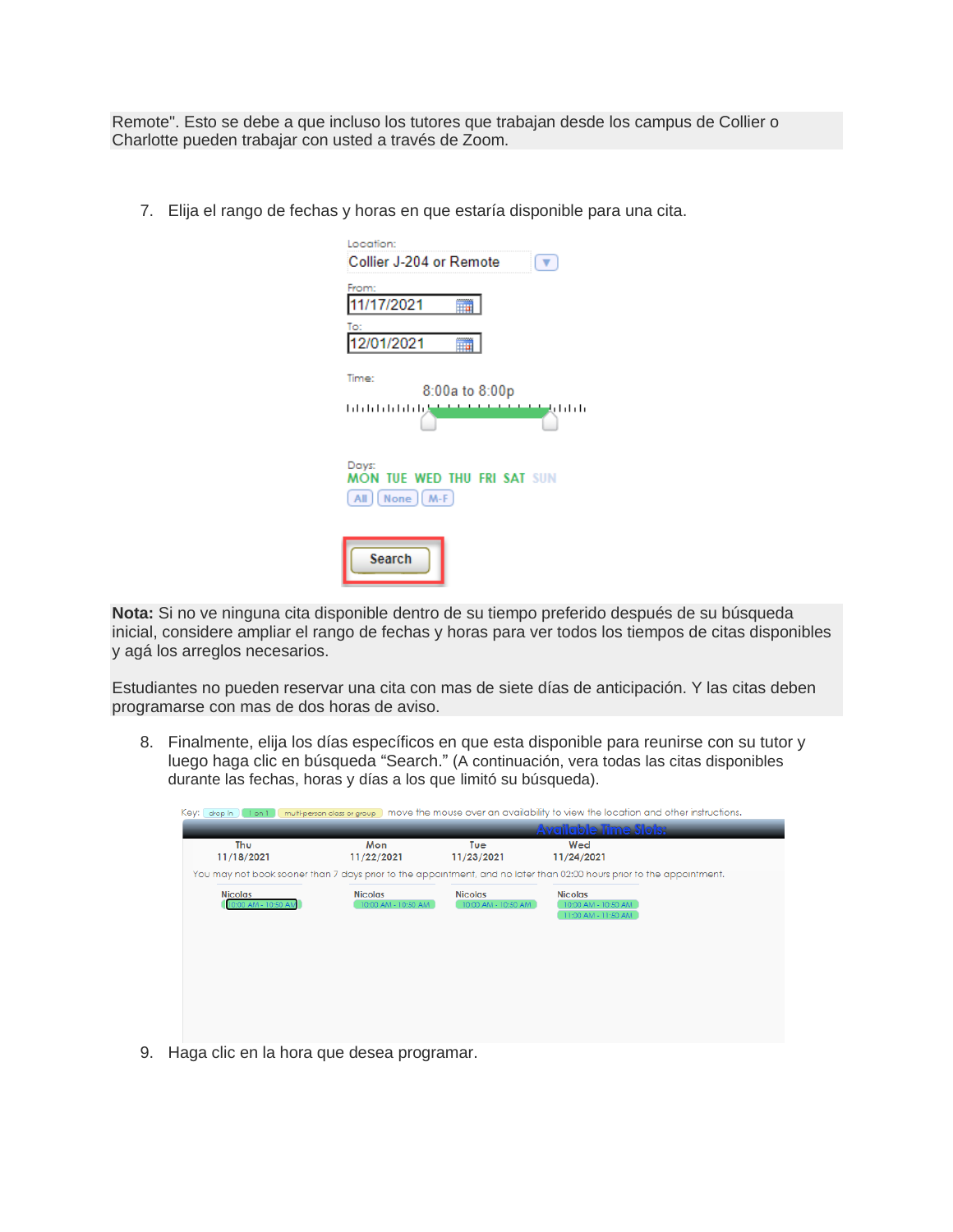10. Aparecerá una ventana con su información de la cita en "Appointment Entry". (Puede incluir una nota para su tutor si lo desea) Haga clic en el botón Save para programar y confirmar su citato.

|     |                                                                     |                                                                                                                                                                                             | <b>Appointments Entry</b> |                       |              |     |
|-----|---------------------------------------------------------------------|---------------------------------------------------------------------------------------------------------------------------------------------------------------------------------------------|---------------------------|-----------------------|--------------|-----|
|     |                                                                     | Student: Edisontest AAAA<br>000016900                                                                                                                                                       |                           | <b>Staff: Nicolas</b> |              |     |
|     | <b>Appointment Info</b>                                             |                                                                                                                                                                                             |                           |                       |              |     |
|     |                                                                     | Please enter a brief message about what you would like to cover during the session into the notes field.<br>Center: Peer Tutoring Appointment Center v<br>Subject: MAT 1033 14744 213 20221 | Location:                 |                       |              | ns. |
|     |                                                                     | Date: 11/23/2021                                                                                                                                                                            |                           | Time: 10:00 AM        | To: 10:50 AM |     |
|     | Recurring Appt Type: None                                           |                                                                                                                                                                                             |                           |                       |              |     |
| 'ou |                                                                     | Notes:                                                                                                                                                                                      |                           |                       |              |     |
|     | Created 00/00/00 at 00:00:00 by<br>Modified 00/00/00 at 00:00:00 by |                                                                                                                                                                                             |                           |                       |              |     |
|     | <b>Save</b>                                                         |                                                                                                                                                                                             |                           |                       |              |     |
|     |                                                                     |                                                                                                                                                                                             |                           |                       |              |     |
|     |                                                                     |                                                                                                                                                                                             |                           |                       |              |     |
|     |                                                                     |                                                                                                                                                                                             |                           |                       |              |     |

¡Ahora ha programado con éxito una cita a través de TutorTrac! Puede ver sus próximas citas cuando inicie sesión a través de [TutorTrac.](https://fsw.go-redrock.com/) Recuerde, puede localizar TutorTrac haciendo clic el código QR en el sitio web del Centro de Tutoría: [Academic Support Peer Tutoring Center website.](https://www.fsw.edu/academicsupport/peertutoring)

Para reunirse con su tutor a través de Zoom, inicie sesión a través de [TutorTrac](https://fsw.go-redrock.com/) a la hora programada de su cita y haga clic en el enlace que aparecerá 10 minutos antes de su cita. Este enlace lo llevará directamente a la sala de Zoom de su tutor.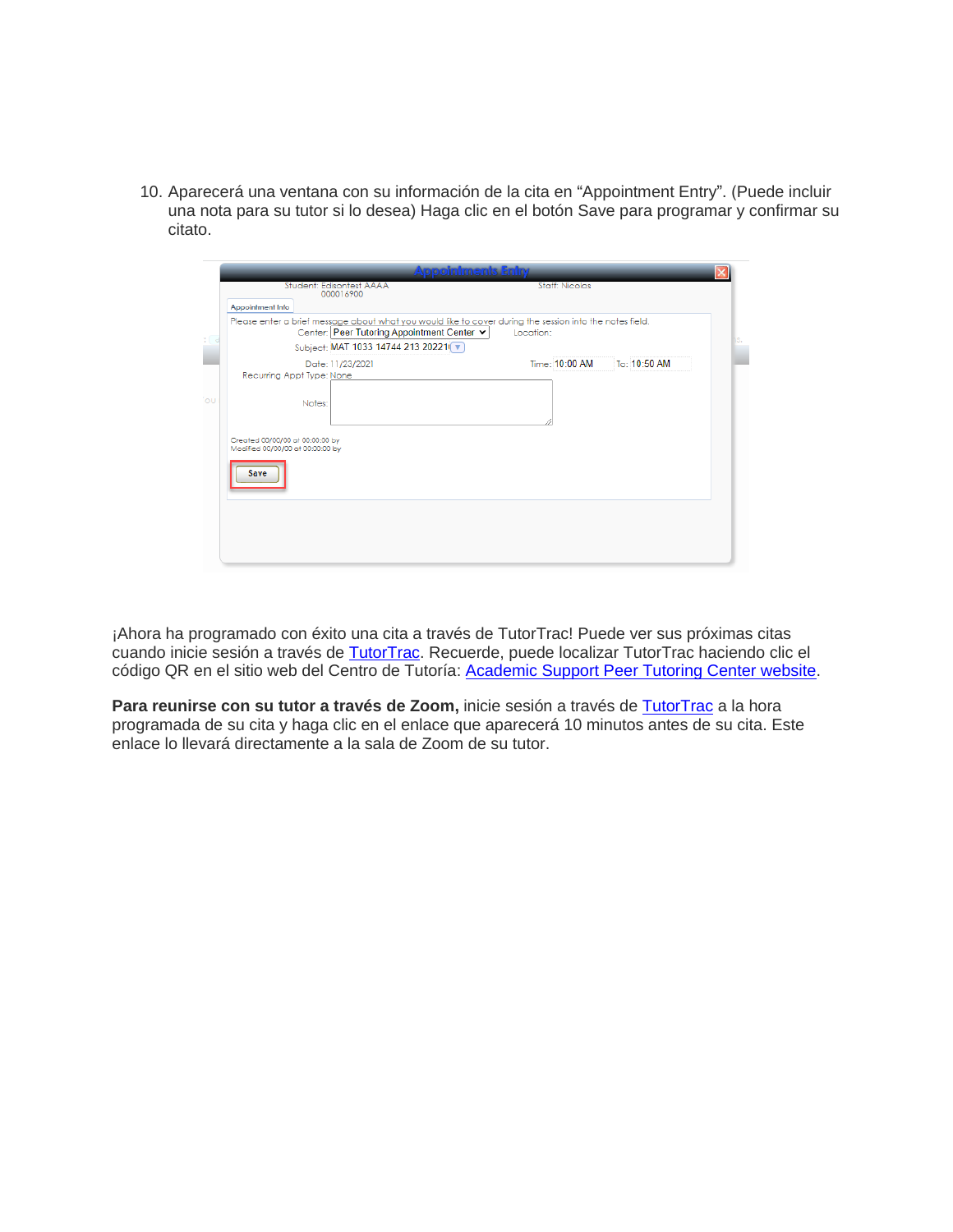## **FSW Peer Tutoring Center – Kijan pou w pran randevou pou leson patikilye ak TutorTrac (Haitian Creole)**

- 1. Kopi nou [Sit entènèt Peer Tutoring Center](http://www.fsw.edu/academicsupport/peertutoring) epi woule desann jiskaske ou wè Kòd QR la.
	- Instructions (English, Spanish, Creole) for scheduling an appointment (PDF)
	- Question or concerns with scheduling an appointment? Contact Lucinda.Nowall@fsw.edu



2. Klike oswa eskane kòd QR la pou kòmanse pran yon randevou [TutorTrac.](https://fsw.go-redrock.com/) *(Si w pa deja konekte, w ap mande w pou w konekte ak kalifikasyon w nan Portal FSW.)*

Main Menu [log Off]

3. Apre sa, klike sou "Search Availability" nan kwen anwo-gòch paj akeyi TutorTrac. *(Sa a pral redireksyon ou nan yon ekran kote ou ka kòmanse chèche blòk randevou ki disponib.)*

| Welcomet<br>Policies         |
|------------------------------|
| Please click on the Policies |
|                              |
|                              |
|                              |
|                              |
|                              |

4. Nan meni ki dewoule "Center", chwazi "Peer Tutoring Appointment Center."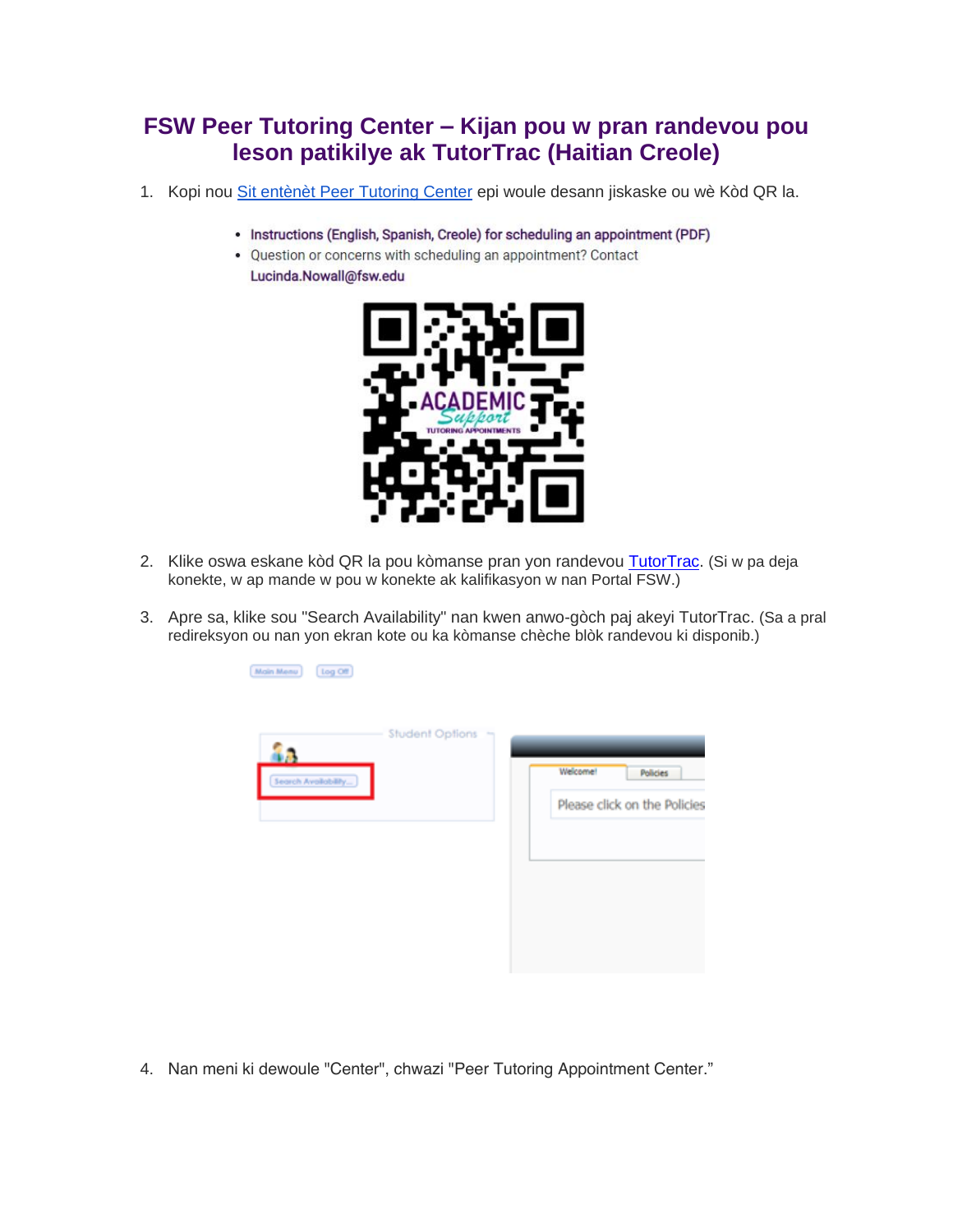| Center:                                 | Search Criteria:       |
|-----------------------------------------|------------------------|
|                                         |                        |
| <b>Peer Tutoring Appointment Center</b> | ble appointment slots. |
|                                         |                        |

5. Anba meni ki dewoule "Section", chwazi kou ou ta renmen resevwa leson patikilye nan.

| Center:<br>Peer Tutoring Appointment Center ↓                                                                                                                                 |  |
|-------------------------------------------------------------------------------------------------------------------------------------------------------------------------------|--|
| Please select below your course and the location where you can meet<br>your tutor. Note that you can connect remotely with any tutor, even if they<br>are not at your campus. |  |
| Section:                                                                                                                                                                      |  |
| <b>CHOICE REQUIRED</b>                                                                                                                                                        |  |
| Sections:                                                                                                                                                                     |  |
| AMH 2010 14215 10B HISTORY OF THE US<br>202210<br>TO 1877                                                                                                                     |  |
|                                                                                                                                                                               |  |
|                                                                                                                                                                               |  |
|                                                                                                                                                                               |  |

6. Apre sa, chwazi "Location."

| occition:<br>CHOICE REQUIRED |  |
|------------------------------|--|
| Lee Q-222 or Remote          |  |
| Collier J-204 or Remote      |  |
| Charlotte B-101 or Remo:     |  |
| Remote Only                  |  |
|                              |  |
|                              |  |
|                              |  |
|                              |  |

*Remak: Si w pa wè okenn randevou ki disponib apre w fin fè rechèch ou an, eseye chwazi yon lòt kote. Tout opsyon kote yo pral pèmèt ou travay adistans atravè Zoom ak yon titè.*

Pou egzanp, an n di ou se yon elèv sou Lee Campus la epi ou ta renmen pran yon randevou Zoom. Ou pa limite a chwazi swa "Lee Q-222 or Remote" oswa "Remote Only." Ou ka aktyèlman chwazi lòt opsyon yo pou yon randevou Zoom tou - "Collier J-204 or Remote" oswa "Charlotte B-101 or Remote." Se paske menm pwofesè k ap travay nan kanpis Collier oswa Charlotte ka travay avèk ou atravè Zoom*.*

7. Chwazi seri dat ak lè ou ta disponib pou yon randevou.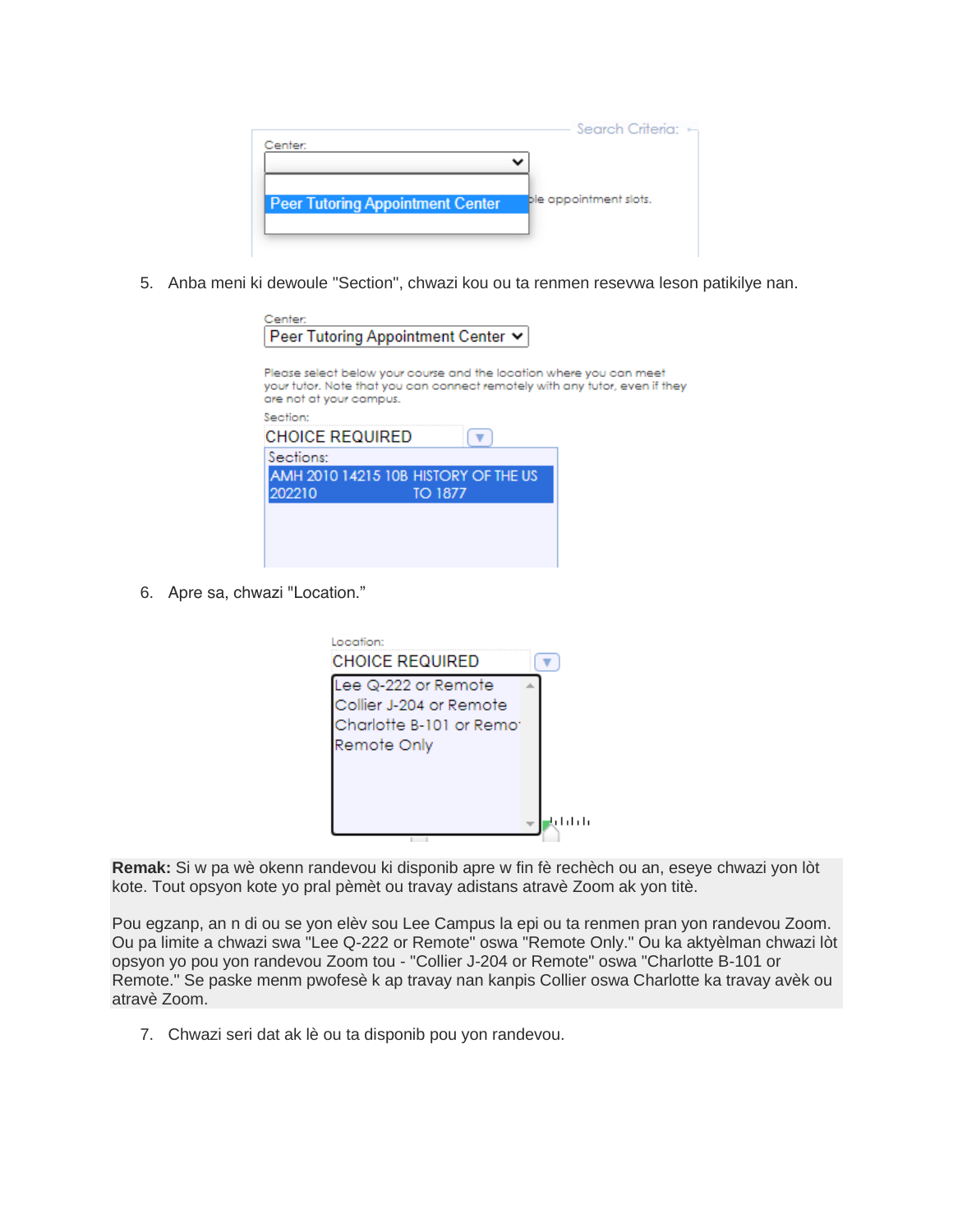| Location:<br>Collier J-204 or Remote                                                                                                                                                                                                                                             |
|----------------------------------------------------------------------------------------------------------------------------------------------------------------------------------------------------------------------------------------------------------------------------------|
| From:<br>11/17/2021<br>To:<br>12/01/2021                                                                                                                                                                                                                                         |
| Time:<br>8:00a to 8:00p<br>ا ایران ایران ایران ایران ایران ایران ایران ایران ایران ایران ایران ایران ایران ایران ایران ایران ایران ایران<br>موالید ایران ایران ایران ایران ایران ایران ایران ایران ایران ایران ایران ایران ایران ایران ایران ایران ایران ا<br>بالململ والمطاطرات |
| Days:<br><b>MON TUE WED THU FRI SAT SUN</b><br>$[All] [None] [M-F]$                                                                                                                                                                                                              |
| <b>Search</b>                                                                                                                                                                                                                                                                    |

*Remak: Si w pa wè okenn randevou ki disponib nan delè ou pi pito apre rechèch inisyal ou a, konsidere elaji seri dat ak lè pou wè tout blòk randevou posib epi fè aranjman ki nesesè yo.*

Elèv yo pa ka pran yon randevou plis pase sèt jou davans, epi yo dwe pran randevou ak plis pase de zè de tan avi.

8. Finalman, chwazi jou espesifik ou disponib pou rankontre ak pwofesè w la, epi klike sou "Rechèch." (*Lè sa a, ou pral wè tout randevou ki disponib pandan dat, lè, ak jou ou limite rechèch ou a.)*

| Key: drop in 1 on 1                   |                                       |                                       | multi-person class or group move the mouse over an availability to view the location and other instructions.          |
|---------------------------------------|---------------------------------------|---------------------------------------|-----------------------------------------------------------------------------------------------------------------------|
|                                       |                                       |                                       | <b>Available Time Slois:</b>                                                                                          |
| Thu<br>11/18/2021                     | Mon<br>11/22/2021                     | Tue<br>11/23/2021                     | Wed<br>11/24/2021                                                                                                     |
|                                       |                                       |                                       | You may not book sooner than 7 days prior to the appointment, and no later than 02:00 hours prior to the appointment. |
| <b>Nicolas</b><br>10:00 AM - 10:50 AM | <b>Nicolas</b><br>10:00 AM - 10:50 AM | <b>Nicolas</b><br>10:00 AM - 10:50 AM | <b>Nicolas</b><br>10:00 AM - 10:50 AM<br>11:00 AM - 11:50 AM                                                          |
|                                       |                                       |                                       |                                                                                                                       |
|                                       |                                       |                                       |                                                                                                                       |
|                                       |                                       |                                       |                                                                                                                       |
|                                       |                                       |                                       |                                                                                                                       |

- 9. Klike sou lè ou ta renmen planifye a.
- 10. Yon fenèt ap parèt ak enfòmasyon "Appointment Entry" ou a. (Ou ka mete yon nòt pou titè w la si w ta renmen.) Klike sou bouton Save la pou w pran randevou epi konfime randevou w la.